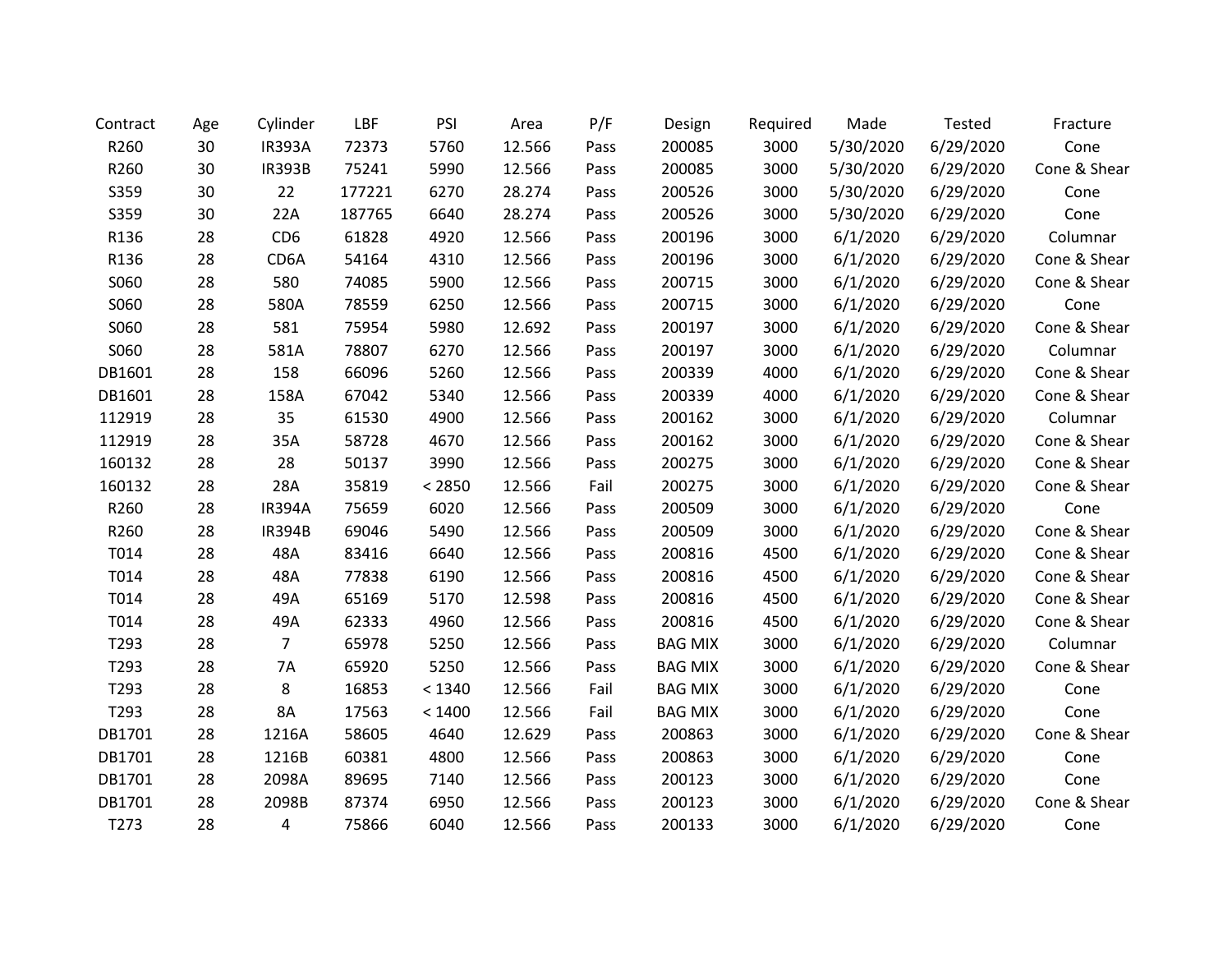| T273        | 28 | 4A             | 74538  | 5930  | 12.566 | Pass | 200133         | 3000 | 6/1/2020  | 6/29/2020 | Cone & Shear |
|-------------|----|----------------|--------|-------|--------|------|----------------|------|-----------|-----------|--------------|
| T930        | 28 | 15             | 68624  | 5460  | 12.566 | Pass | 200401         | 3000 | 6/1/2020  | 6/29/2020 | Cone & Shear |
| T930        | 28 | 15A            | 68965  | 5490  | 12.566 | Pass | 200401         | 3000 | 6/1/2020  | 6/29/2020 | Cone         |
| <b>S338</b> | 28 | 750            | 63572  | 5060  | 12.566 | Pass | 200661         | 3000 | 6/1/2020  | 6/29/2020 | Columnar     |
| <b>S338</b> | 28 | 750A           | 65176  | 5190  | 12.566 | Pass | 200661         | 3000 | 6/1/2020  | 6/29/2020 | Cone & Shear |
| R273        | 28 | 167            | 62030  | 4940  | 12.566 | Pass | 200256         | 3000 | 6/1/2020  | 6/29/2020 | Cone & Split |
| R273        | 28 | 167A           | 58366  | 4640  | 12.566 | Pass | 200256         | 3000 | 6/1/2020  | 6/29/2020 | Cone & Shear |
| R279        | 28 | 196A           | 73327  | 5840  | 12.566 | Pass | 200406         | 3000 | 6/1/2020  | 6/29/2020 | Cone & Shear |
| R279        | 28 | 196A           | 73039  | 5810  | 12.566 | Pass | 200406         | 3000 | 6/1/2020  | 6/29/2020 | Cone & Shear |
| S307        | 28 | 28             | 57585  | 4580  | 12.566 | Pass | 200396         | 3000 | 6/1/2020  | 6/29/2020 | Cone         |
| S307        | 28 | 28A            | 56091  | 4460  | 12.566 | Pass | 200396         | 3000 | 6/1/2020  | 6/29/2020 | Shear        |
| Q921        | 28 | 635            | 63567  | 5080  | 12.504 | Pass | 200186         | 3000 | 6/1/2020  | 6/29/2020 | Columnar     |
| Q921        | 28 | 635A           | 63177  | 5030  | 12.566 | Pass | 200186         | 3000 | 6/1/2020  | 6/29/2020 | Cone & Shear |
| R243        | 28 | 179            | 70833  | 5640  | 12.566 | Pass | 200527         | 3000 | 6/1/2020  | 6/29/2020 | Columnar     |
| R243        | 28 | 179A           | 72288  | 5750  | 12.566 | Pass | 200527         | 3000 | 6/1/2020  | 6/29/2020 | Columnar     |
| T229        | 28 | 29             | 128608 | 10290 | 12.504 | Pass | <b>BAG MIX</b> | 3000 | 6/1/2020  | 6/29/2020 | Cone & Shear |
| T229        | 28 | 29A            | 107128 | 8520  | 12.566 | Pass | <b>BAG MIX</b> | 3000 | 6/1/2020  | 6/29/2020 | Columnar     |
| U014        | 28 | 9              | 64678  | 5150  | 12.566 | Pass | 200825         | 3000 | 6/1/2020  | 6/29/2020 | Cone         |
| U014        | 28 | <b>9A</b>      | 58676  | 4670  | 12.566 | Pass | 200825         | 3000 | 6/1/2020  | 6/29/2020 | Columnar     |
| U144        | 30 | $\overline{2}$ | 112613 | 8960  | 12.566 | Pass | 200555         | 3000 | 5/30/2020 | 6/29/2020 | Cone & Shear |
| U144        | 30 | 2A             | 112114 | 8920  | 12.566 | Pass | 200555         | 3000 | 5/30/2020 | 6/29/2020 | Cone         |
| U144        | 30 | 3              | 110099 | 8760  | 12.566 | Pass | 200555         | 3000 | 5/30/2020 | 6/29/2020 | Cone         |
| U144        | 30 | 3A             | 110024 | 8760  | 12.566 | Pass | 200555         | 3000 | 5/30/2020 | 6/29/2020 | Cone         |
| U144        | 28 | 4              | 66134  | 5290  | 12.504 | Pass | 200186         | 3000 | 6/1/2020  | 6/29/2020 | Cone & Shear |
| U144        | 28 | 4A             | 67343  | 5360  | 12.566 | Pass | 200186         | 3000 | 6/1/2020  | 6/29/2020 | Cone         |
| P230        | 28 | 1799           | 54171  | 4310  | 12.566 | Pass | 200154         | 3000 | 6/1/2020  | 6/29/2020 | Columnar     |
| P230        | 28 | 1799A          | 54911  | 4370  | 12.566 | Pass | 200154         | 3000 | 6/1/2020  | 6/29/2020 | Cone & Shear |
| DB1801      | 28 | 154            | 63861  | 5080  | 12.566 | Pass | 200821         | 3000 | 6/1/2020  | 6/29/2020 | Cone & Shear |
| DB1801      | 28 | 154A           | 65408  | 5200  | 12.566 | Pass | 200821         | 3000 | 6/1/2020  | 6/29/2020 | Cone & Shear |
| DB1801      | 28 | 155            | 59641  | 4750  | 12.566 | Pass | 200821         | 3000 | 6/1/2020  | 6/29/2020 | Cone & Shear |
| DB1801      | 28 | 155A           | 65221  | 5190  | 12.566 | Pass | 200821         | 3000 | 6/1/2020  | 6/29/2020 | Cone & Shear |
| DB1801      | 28 | 156            | 82539  | 6570  | 12.566 | Pass | 200380         | 4000 | 6/1/2020  | 6/29/2020 | Cone & Shear |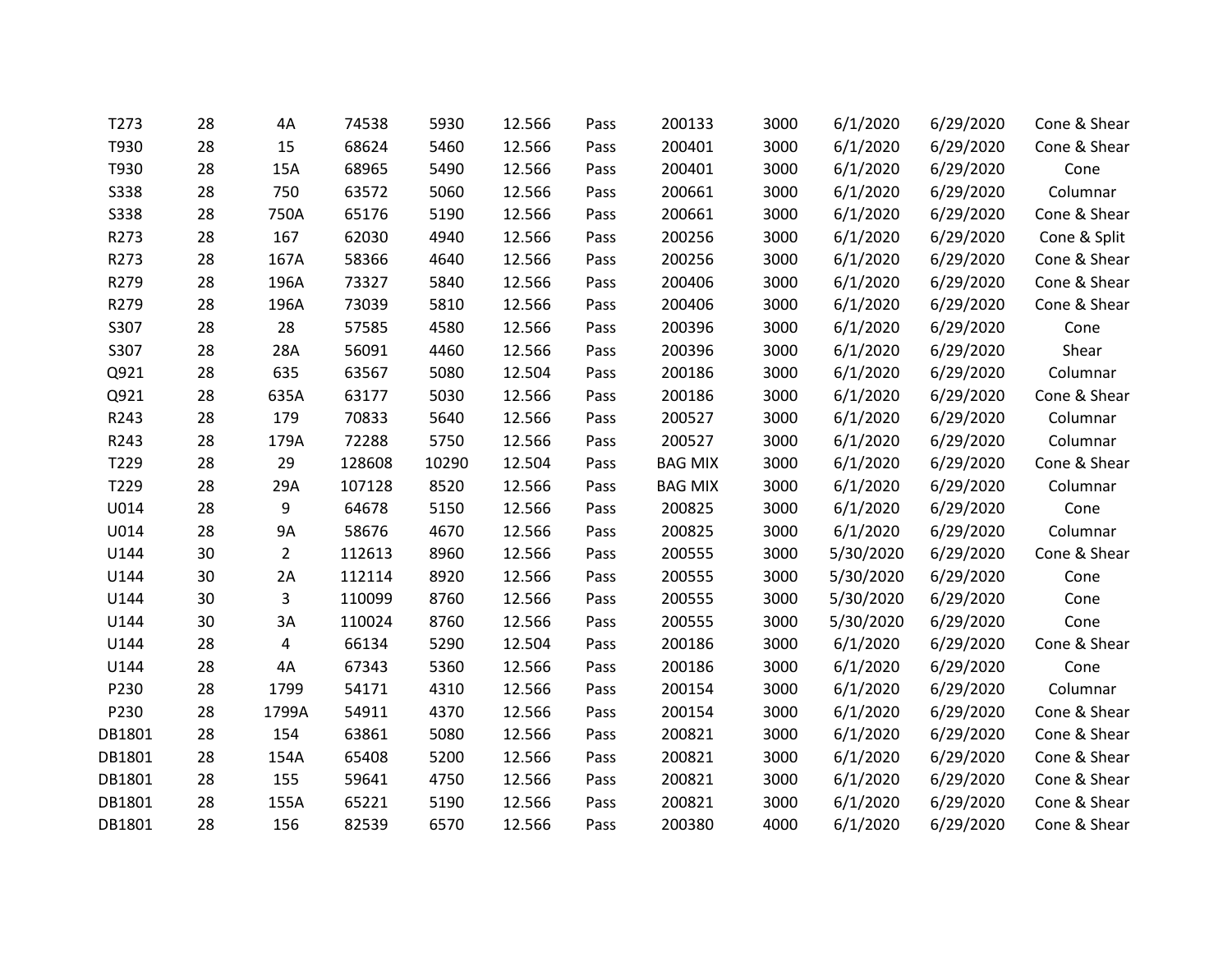| DB1801      | 28 | 156A          | 85464  | 6800 | 12.566 | Pass | 200380 | 4000 | 6/1/2020  | 6/29/2020 | Cone & Shear |
|-------------|----|---------------|--------|------|--------|------|--------|------|-----------|-----------|--------------|
| 125186      | 28 | 4A            | 55928  | 4450 | 12.566 | Pass | 200065 | 3000 | 6/1/2020  | 6/29/2020 | Cone & Shear |
| 125186      | 28 | 4A            | 54077  | 4300 | 12.566 | Pass | 200065 | 3000 | 6/1/2020  | 6/29/2020 | Cone & Shear |
| Q029        | 28 | 508-A         | 65170  | 5190 | 12.566 | Pass | 200285 | 4000 | 6/1/2020  | 6/29/2020 | Cone & Shear |
| Q029        | 28 | 508-A         | 70533  | 5610 | 12.566 | Pass | 200285 | 4000 | 6/1/2020  | 6/29/2020 | Cone & Shear |
| Q029        | 28 | 509-A         | 75784  | 6030 | 12.566 | Pass | 200285 | 4000 | 6/1/2020  | 6/29/2020 | Cone         |
| Q029        | 28 | 509-A         | 74161  | 5900 | 12.566 | Pass | 200285 | 4000 | 6/1/2020  | 6/29/2020 | Cone & Shear |
| T350        | 28 | 29A           | 49014  | 3900 | 12.566 | Pass | 200320 | 3000 | 6/1/2020  | 6/29/2020 | Cone & Shear |
| T350        | 28 | 29A           | 52007  | 4140 | 12.566 | Pass | 200320 | 3000 | 6/1/2020  | 6/29/2020 | Cone & Shear |
| T350        | 28 | 30A           | 95063  | 7560 | 12.566 | Pass | 200659 | 3000 | 6/1/2020  | 6/29/2020 | Cone         |
| T350        | 28 | 30A           | 94909  | 7550 | 12.566 | Pass | 200659 | 3000 | 6/1/2020  | 6/29/2020 | Columnar     |
| S359        | 30 | 23D           | 104941 | 8350 | 12.566 | Pass | 200136 | 3000 | 5/30/2020 | 6/29/2020 | Cone & Shear |
| S359        | 30 | 23E           | 108651 | 8650 | 12.566 | Pass | 200136 | 3000 | 5/30/2020 | 6/29/2020 | Columnar     |
| T336        | 28 | 28            | 60386  | 4810 | 12.566 | Pass | 200284 | 3000 | 6/1/2020  | 6/29/2020 | Cone         |
| T336        | 28 | 28A           | 61186  | 4870 | 12.566 | Pass | 200284 | 3000 | 6/1/2020  | 6/29/2020 | Cone         |
| T930        | 28 | 16            | 58814  | 4680 | 12.56  | Pass | 200401 | 3000 | 6/2/2020  | 6/30/2020 | Cone         |
| T930        | 28 | 16A           | 55368  | 4410 | 12.566 | Pass | 200401 | 3000 | 6/2/2020  | 6/30/2020 | Cone & Shear |
| R260        | 28 | <b>IR395A</b> | 79425  | 6320 | 12.566 | Pass | 200509 | 3000 | 6/2/2020  | 6/30/2020 | Cone & Shear |
| R260        | 28 | <b>IR395B</b> | 79764  | 6350 | 12.566 | Pass | 200509 | 3000 | 6/2/2020  | 6/30/2020 | Cone         |
| R260        | 28 | <b>IR396A</b> | 51139  | 4070 | 12.566 | Pass | 200509 | 3000 | 6/2/2020  | 6/30/2020 | Cone & Shear |
| R260        | 28 | <b>IR396B</b> | 54099  | 4310 | 12.566 | Pass | 200509 | 3000 | 6/2/2020  | 6/30/2020 | Cone & Shear |
| <b>S338</b> | 28 | 751           | 67369  | 5350 | 12.592 | Pass | 200661 | 3000 | 6/2/20.   | 6/30/2020 | Cone & Shear |
| <b>S338</b> | 28 | 751A          | 69537  | 5530 | 12.566 | Pass | 200661 | 3000 | 6/2/20.   | 6/30/2020 | Cone & Shear |
| R273        | 28 | 168           | 58693  | 4650 | 12.629 | Pass | 200256 | 3000 | 6/2/2020  | 6/30/2020 | Cone & Shear |
| R273        | 28 | 168A          | 60458  | 4810 | 12.566 | Pass | 200256 | 3000 | 6/2/2020  | 6/30/2020 | Cone & Shear |
| R279        | 28 | 197A          | 85226  | 6780 | 12.566 | Pass | 200406 | 3000 | 6/2/2020  | 6/30/2020 | Cone & Shear |
| R279        | 28 | 197A          | 84481  | 6720 | 12.566 | Pass | 200406 | 3000 | 6/2/2020  | 6/30/2020 | Cone & Shear |
| S307        | 28 | 29            | 49032  | 3900 | 12.573 | Pass | 200396 | 3000 | 6/2/2020  | 6/30/2020 | Cone         |
| S307        | 28 | 29A           | 54401  | 4330 | 12.566 | Pass | 200396 | 3000 | 6/2/2020  | 6/30/2020 | Columnar     |
| T296        | 28 | 15            | 56584  | 4500 | 12.566 | Pass | 200275 | 3000 | 6/2/2020  | 6/30/2020 | Cone & Shear |
| T296        | 28 | 15A           | 56908  | 4530 | 12.566 | Pass | 200275 | 3000 | 6/2/2020  | 6/30/2020 | Cone & Shear |
| Q921        | 28 | 549           | 74629  | 5940 | 12.566 | Pass | 200187 | 3000 | 6/2/2020  | 6/30/2020 | Cone & Shear |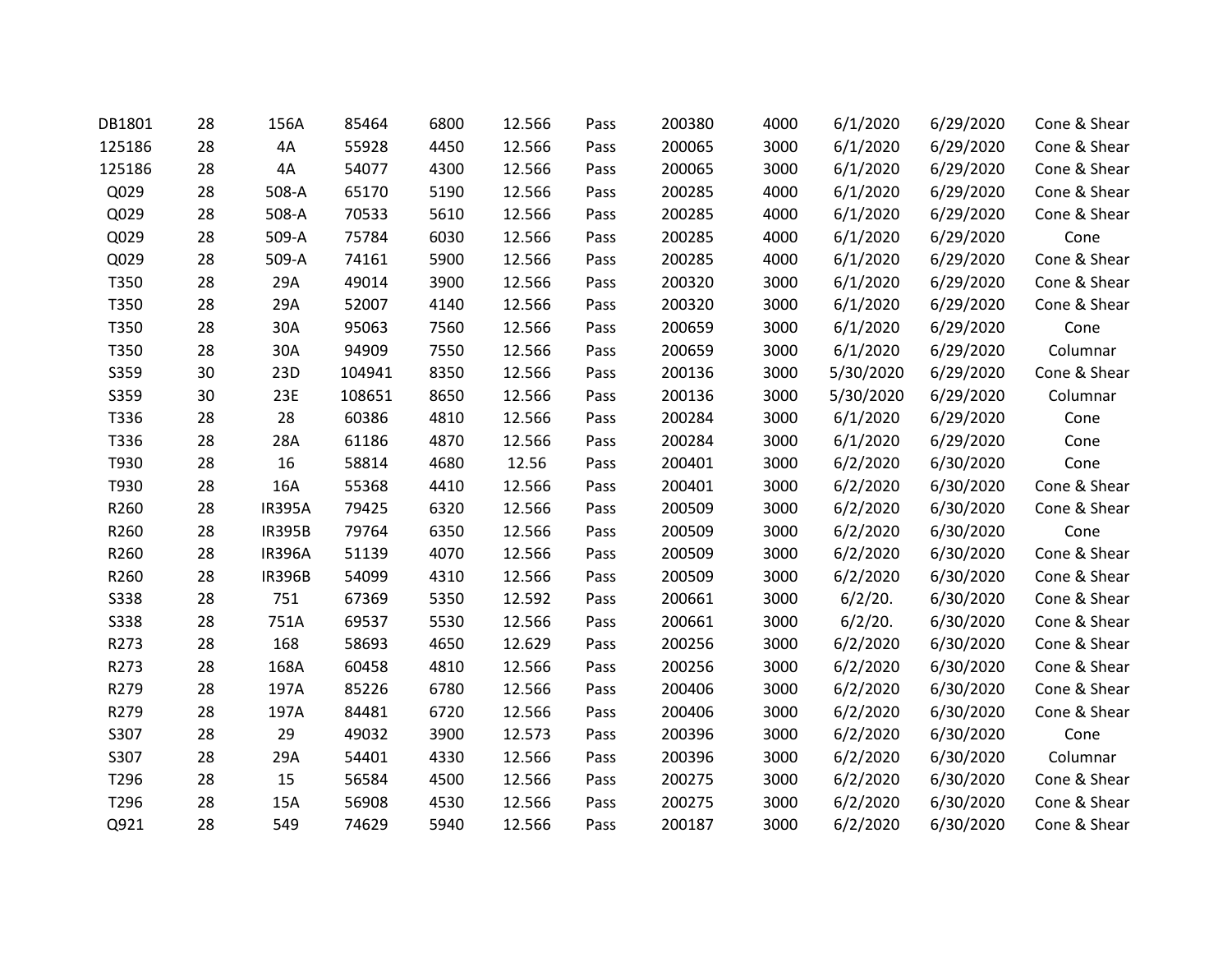| Q921   | 28 | 549A         | 71731 | 5710 | 12.566 | Pass | 200187 | 3000 | 6/2/2020 | 6/30/2020 | Cone & Shear |
|--------|----|--------------|-------|------|--------|------|--------|------|----------|-----------|--------------|
| 123482 | 28 | 20           | 72320 | 5760 | 12.566 | Pass | 200505 | 3000 | 6/2/2020 | 6/30/2020 | Cone & Shear |
| 123482 | 28 | 20A          | 68971 | 5490 | 12.566 | Pass | 200505 | 3000 | 6/2/2020 | 6/30/2020 | Cone         |
| R243   | 28 | <b>180AR</b> | 78740 | 6270 | 12.566 | Pass | 200521 | 4000 | 6/2/2020 | 6/30/2020 | Cone & Shear |
| R243   | 28 | 180AR1       | 82332 | 6550 | 12.566 | Pass | 200521 | 4000 | 6/2/2020 | 6/30/2020 | Cone         |
| R243   | 28 | 180          | 90654 | 7210 | 12.566 | Pass | 200521 | 4000 | 6/2/2020 | 6/30/2020 | Cone         |
| R243   | 28 | 180A         | 93232 | 7420 | 12.566 | Pass | 200521 | 4000 | 6/2/2020 | 6/30/2020 | Cone         |
| R243   | 28 | 181          | 85201 | 6780 | 12.566 | Pass | 200521 | 4000 | 6/2/2020 | 6/30/2020 | Columnar     |
| R243   | 28 | 181A         | 85497 | 6800 | 12.566 | Pass | 200521 | 4000 | 6/2/2020 | 6/30/2020 | Cone & Shear |
| R243   | 28 | 182          | 88586 | 7050 | 12.566 | Pass | 200521 | 4000 | 6/2/2020 | 6/30/2020 | Cone         |
| R243   | 28 | 182A         | 85384 | 6790 | 12.566 | Pass | 200521 | 4000 | 6/2/2020 | 6/30/2020 | Cone & Shear |
| R243   | 28 | 183          | 85201 | 6780 | 12.566 | Pass | 200521 | 4000 | 6/2/2020 | 6/30/2020 | Cone & Shear |
| R243   | 28 | 183A         | 90327 | 7190 | 12.566 | Pass | 200521 | 4000 | 6/2/2020 | 6/30/2020 | Columnar     |
| R243   | 28 | 184          | 90350 | 7190 | 12.566 | Pass | 200521 | 4000 | 6/2/2020 | 6/30/2020 | Cone         |
| R243   | 28 | 184A         | 86419 | 6880 | 12.566 | Pass | 200521 | 4000 | 6/2/2020 | 6/30/2020 | Cone & Shear |
| R243   | 28 | 185          | 68604 | 5460 | 12.566 | Pass | 200527 | 3000 | 6/2/2020 | 6/30/2020 | Columnar     |
| R243   | 28 | 185A         | 68970 | 5490 | 12.566 | Pass | 200527 | 3000 | 6/2/2020 | 6/30/2020 | Cone         |
| S202   | 28 | 184          | 73382 | 5840 | 12.566 | Pass | 200143 | 4000 | 6/2/2020 | 6/30/2020 | Cone         |
| S202   | 28 | 184A         | 73503 | 5850 | 12.566 | Pass | 200143 | 4000 | 6/2/2020 | 6/30/2020 | Cone         |
| S202   | 28 | 184AR        | 75523 | 6010 | 12.566 | Pass | 200142 | 4000 | 6/2/2020 | 6/30/2020 | Cone & Shear |
| S202   | 28 | 184AR1       | 69303 | 5510 | 12.566 | Pass | 200142 | 4000 | 6/2/2020 | 6/30/2020 | Cone         |
| S202   | 28 | 185          | 83363 | 6630 | 12.566 | Pass | 200143 | 4000 | 6/2/2020 | 6/30/2020 | Columnar     |
| S202   | 28 | 185A         | 81915 | 6520 | 12.566 | Pass | 200143 | 4000 | 6/2/2020 | 6/30/2020 | Cone & Shear |
| S202   | 28 | 186          | 77853 | 6200 | 12.566 | Pass | 200143 | 4000 | 6/2/2020 | 6/30/2020 | Columnar     |
| S202   | 28 | 186A         | 75680 | 6020 | 12.566 | Pass | 200143 | 4000 | 6/2/2020 | 6/30/2020 | Cone         |
| S202   | 28 | 187          | 85403 | 6800 | 12.566 | Pass | 200143 | 4000 | 6/2/2020 | 6/30/2020 | Cone         |
| S202   | 28 | 187A         | 81959 | 6520 | 12.566 | Pass | 200143 | 4000 | 6/2/2020 | 6/30/2020 | Cone         |
| S202   | 28 | 188          | 93523 | 7440 | 12.566 | Pass | 200143 | 4000 | 6/2/2020 | 6/30/2020 | Cone & Shear |
| S202   | 28 | 188A         | 90412 | 7190 | 12.566 | Pass | 200143 | 4000 | 6/2/2020 | 6/30/2020 | Cone         |
| S060   | 28 | 81           | 76209 | 6060 | 12.566 | Pass | 200199 | 4000 | 6/2/2020 | 6/30/2020 | Cone         |
| S060   | 28 | 81A          | 77828 | 6190 | 12.566 | Pass | 200199 | 4000 | 6/2/2020 | 6/30/2020 | Cone         |
| S060   | 28 | 82           | 83056 | 6610 | 12.566 | Pass | 200199 | 4000 | 6/2/2020 | 6/30/2020 | Cone & Shear |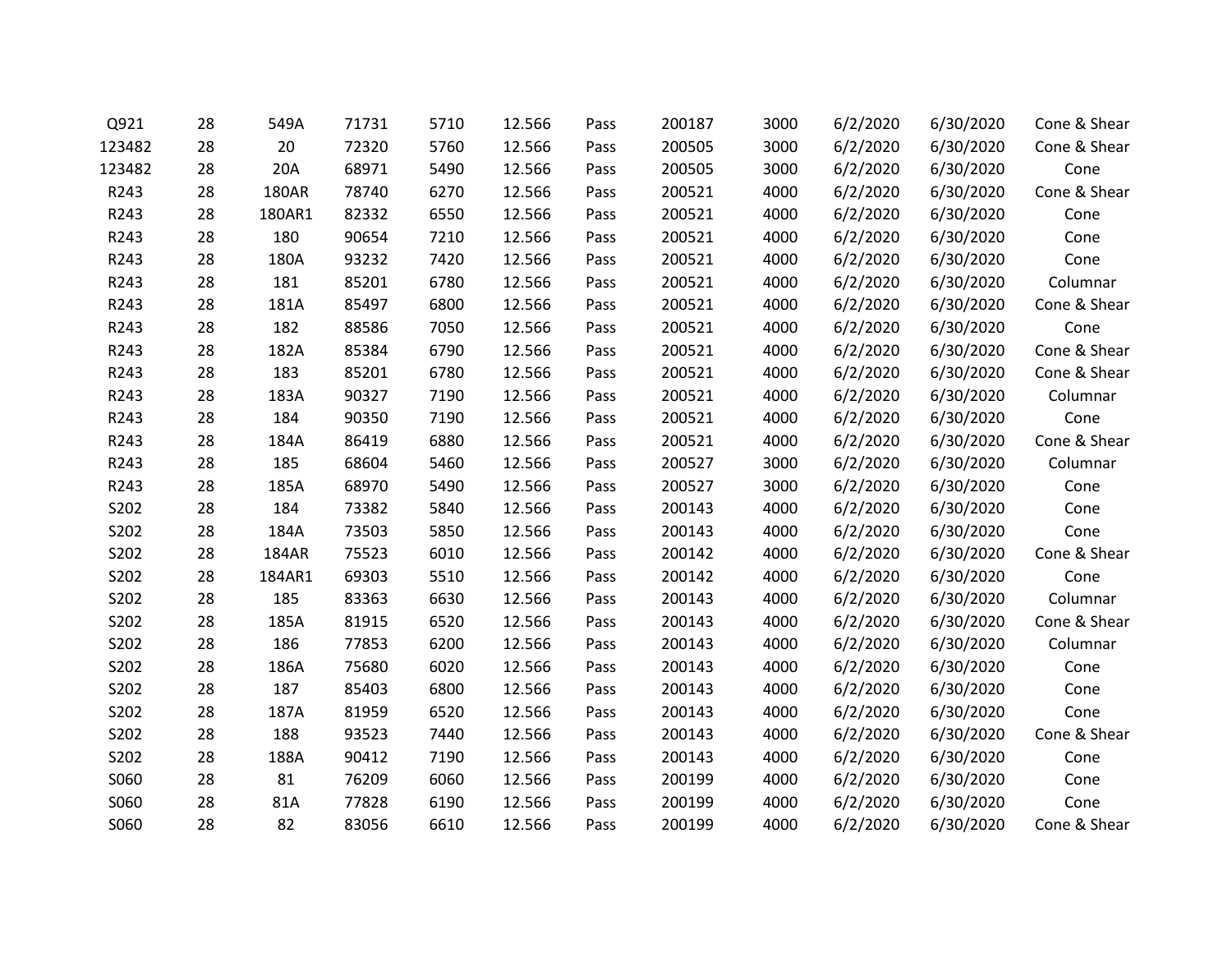| S060   | 28 | 82A         | 66807  | 5320  | 12.566 | Pass | 200199         | 4000 | 6/2/2020 | 6/30/2020 | Cone & Shear |
|--------|----|-------------|--------|-------|--------|------|----------------|------|----------|-----------|--------------|
| S060   | 28 | 83          | 77739  | 6190  | 12.566 | Pass | 200199         | 4000 | 6/2/2020 | 6/30/2020 | Cone & Shear |
| S060   | 28 | 83A         | 76953  | 6120  | 12.566 | Pass | 200199         | 4000 | 6/2/2020 | 6/30/2020 | Cone & Shear |
| S060   | 28 | 84          | 82183  | 6540  | 12.566 | Pass | 200199         | 4000 | 6/2/2020 | 6/30/2020 | Cone & Shear |
| S060   | 28 | 84A         | 85554  | 6810  | 12.566 | Pass | 200199         | 4000 | 6/2/2020 | 6/30/2020 | Cone & Shear |
| S060   | 28 | 85          | 82271  | 6550  | 12.566 | Pass | 200199         | 4000 | 6/2/2020 | 6/30/2020 | Cone & Shear |
| S060   | 28 | 85A         | 72596  | 5780  | 12.566 | Pass | 200199         | 4000 | 6/2/2020 | 6/30/2020 | Columnar     |
| S060   | 28 | 86          | 84644  | 6740  | 12.566 | Pass | 200199         | 4000 | 6/2/2020 | 6/30/2020 | Columnar     |
| S060   | 28 | 86A         | 67652  | 5380  | 12.566 | Pass | 200199         | 4000 | 6/2/2020 | 6/30/2020 | Cone & Shear |
| S060   | 28 | 87          | 77471  | 6160  | 12.566 | Pass | 200199         | 4000 | 6/2/2020 | 6/30/2020 | Cone & Shear |
| S060   | 28 | 87A         | 84618  | 6730  | 12.566 | Pass | 200199         | 4000 | 6/2/2020 | 6/30/2020 | Cone & Shear |
| S060   | 28 | 88          | 81333  | 6470  | 12.566 | Pass | 200199         | 4000 | 6/2/2020 | 6/30/2020 | Cone         |
| S060   | 28 | 88A         | 88071  | 7010  | 12.566 | Pass | 200199         | 4000 | 6/2/2020 | 6/30/2020 | Cone & Shear |
| S060   | 28 | 89          | 63918  | 5090  | 12.566 | Pass | 200199         | 4000 | 6/2/2020 | 6/30/2020 | Cone & Split |
| S060   | 28 | 89A         | 76858  | 6120  | 12.566 | Pass | 200199         | 4000 | 6/2/2020 | 6/30/2020 | Cone & Shear |
| S060   | 28 | 90          | 83260  | 6630  | 12.566 | Pass | 200199         | 4000 | 6/2/2020 | 6/30/2020 | Cone         |
| S060   | 28 | 90A         | 79851  | 6350  | 12.566 | Pass | 200199         | 4000 | 6/2/2020 | 6/30/2020 | Cone         |
| T229   | 28 | 30          | 99468  | 7920  | 12.566 | Pass | <b>BAG MIX</b> | 3000 | 6/2/2020 | 6/30/2020 | Cone & Shear |
| T229   | 28 | 30A         | 129920 | 10340 | 12.566 | Pass | <b>BAG MIX</b> | 3000 | 6/2/2020 | 6/30/2020 | Cone & Split |
| U014   | 28 | 10          | 57932  | 4610  | 12.566 | Pass | 200825         | 3000 | 6/2/2020 | 6/30/2020 | Columnar     |
| U014   | 28 | 10A         | 59556  | 4740  | 12.566 | Pass | 200825         | 3000 | 6/2/2020 | 6/30/2020 | Cone & Shear |
| U014   | 28 | 11          | 50330  | 4010  | 12.566 | Pass | 200827         | 4000 | 6/2/2020 | 6/30/2020 | Cone         |
| U014   | 28 | 11A         | 51646  | 4110  | 12.566 | Pass | 200827         | 4000 | 6/2/2020 | 6/30/2020 | Cone         |
| S060   | 28 | <b>81AR</b> | 61062  | 4860  | 12.566 | Pass | 200199         | 4000 | 6/2/2020 | 6/30/2020 | Cone & Split |
| S060   | 28 | 81AR1       | 84110  | 6690  | 12.566 | Pass | 200199         | 4000 | 6/2/2020 | 6/30/2020 | Cone & Split |
| P230   | 28 | 1800        | 109097 | 3860  | 28.274 | Pass | 200160         | 3000 | 6/2/2020 | 6/30/2020 | Cone & Shear |
| P230   | 28 | 1800A       | 110917 | 3920  | 28.274 | Pass | 200160         | 3000 | 6/2/2020 | 6/30/2020 | Cone & Shear |
| DB1801 | 28 | 157         | 63984  | 5090  | 12.566 | Pass | 200392         | 3000 | 6/2/2020 | 6/30/2020 | Cone & Shear |
| DB1801 | 28 | 157A        | 67378  | 5360  | 12.566 | Pass | 200392         | 3000 | 6/2/2020 | 6/30/2020 | Cone & Shear |
| DB1801 | 28 | 158         | 73092  | 5820  | 12.566 | Pass | 200380         | 4000 | 6/2/2020 | 6/30/2020 | Cone & Shear |
| DB1801 | 28 | 158A        | 77168  | 6140  | 12.566 | Pass | 200380         | 4000 | 6/2/2020 | 6/30/2020 | Cone & Shear |
| DB1801 | 28 | 159         | 61376  | 4880  | 12.566 | Pass | 200821         | 3000 | 6/2/2020 | 6/30/2020 | Cone         |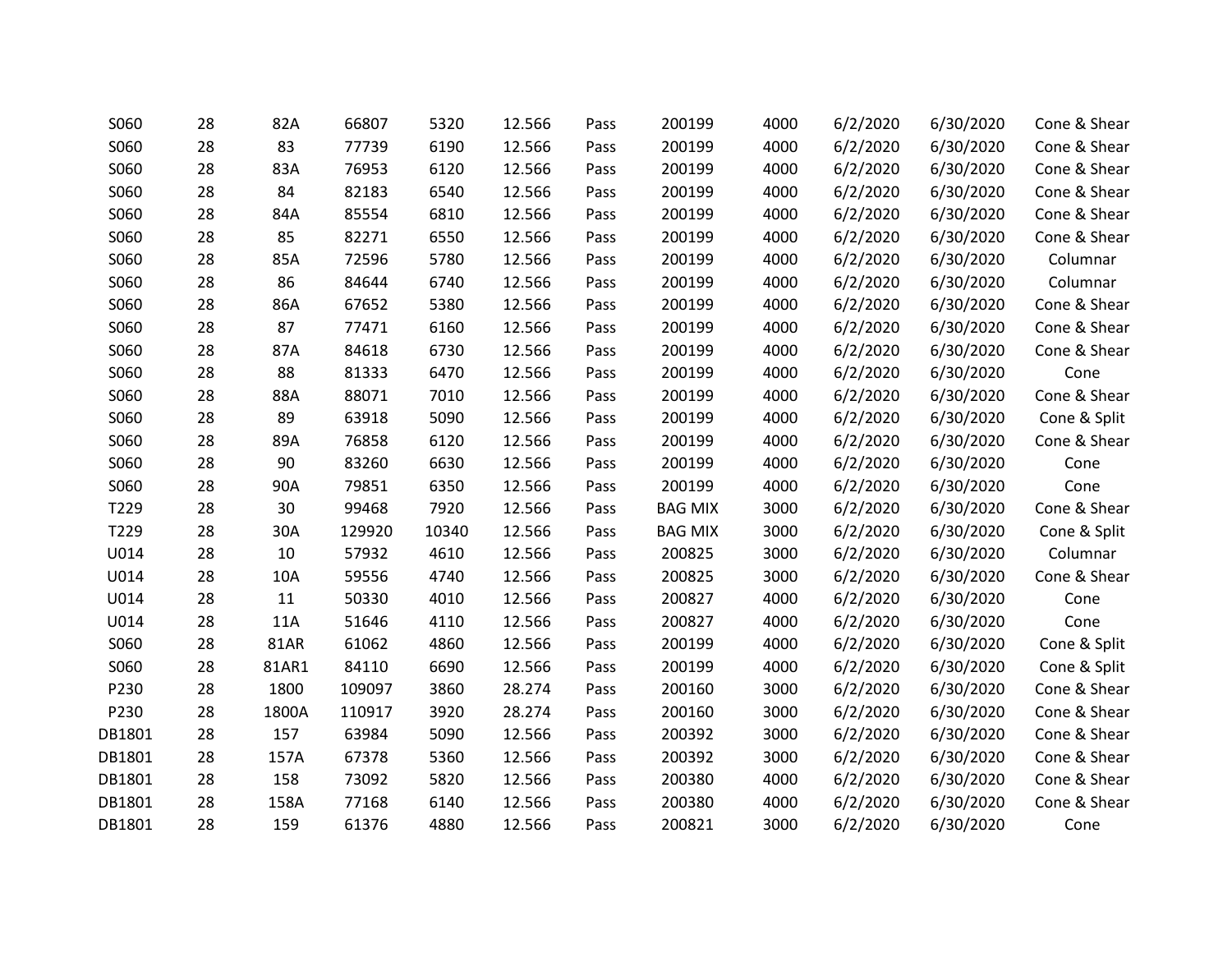| DB1801 | 28             | 159A  | 59436  | 4730  | 12.566 | Pass | 200821         | 3000  | 6/2/2020  | 6/30/2020 | Cone          |
|--------|----------------|-------|--------|-------|--------|------|----------------|-------|-----------|-----------|---------------|
| 106077 | 28             | 44A   | 65952  | 5250  | 12.566 | Pass | 200286         | 3000  | 6/2/2020  | 6/30/2020 | Cone          |
| 106077 | 28             | 44A   | 66985  | 5330  | 12.566 | Pass | 200286         | 3000  | 6/2/2020  | 6/30/2020 | Cone          |
| 125186 | 28             | 5A    | 67668  | 5380  | 12.566 | Pass | 200065-7       | 3000  | 6/2/2020  | 6/30/2020 | Cone          |
| 125186 | 28             | 5A    | 65094  | 5180  | 12.566 | Pass | 200065-7       | 3000  | 6/2/2020  | 6/30/2020 | Cone          |
| Q029   | 28             | 511A  | 61356  | 4880  | 12.566 | Pass | 200285         | 4000  | 6/2/2020  | 6/30/2020 | Cone          |
| Q029   | 28             | 511A  | 66353  | 5280  | 12.566 | Pass | 200285         | 4000  | 6/2/2020  | 6/30/2020 | <none></none> |
| Q029   | 28             | 510A  | 72218  | 5750  | 12.566 | Pass | 200285         | 4000  | 6/2/2020  | 6/30/2020 | Cone          |
| Q029   | 28             | 510A  | 73857  | 5880  | 12.566 | Pass | 200285         | 4000  | 6/2/2020  | 6/30/2020 | Cone          |
| T079   | 28             | 122A  | 94092  | 3330  | 28.274 | Pass | 200617         | 3000  | 6/2/2020  | 6/30/2020 | Columnar      |
| T079   | 28             | 122A  | 110196 | 3900  | 28.274 | Pass | 200617         | 3000  | 6/2/2020  | 6/30/2020 | Columnar      |
| T319   | 28             | 5A    | 77244  | 6150  | 12.566 | Pass | 200210         | 3000  | 6/2/2020  | 6/30/2020 | Cone & Shear  |
| T319   | 28             | 5A    | 74092  | 5900  | 12.566 | Pass | 200210         | 3000  | 6/2/2020  | 6/30/2020 | Cone & Shear  |
| T350   | 28             | 31A   | 54679  | 4350  | 12.566 | Pass | 200320         | 3000  | 6/2/2020  | 6/30/2020 | Cone & Split  |
| T350   | 28             | 31A   | 56803  | 4520  | 12.566 | Pass | 200320         | 3000  | 6/2/2020  | 6/30/2020 | Cone & Split  |
| U086   | 28             | 5A    | 108694 | 8650  | 12.566 | Pass | <b>BAG MIX</b> | 3000  | 6/2/2020  | 6/30/2020 | Cone & Split  |
| U086   | 28             | 5A    | 109268 | 8700  | 12.566 | Pass | <b>BAG MIX</b> | 3000  | 6/2/2020  | 6/30/2020 | Cone & Split  |
| DB1801 | 28             | 51ARK | 156008 | 12410 | 12.566 | Pass | 200047         | 10000 | 6/2/2020  | 6/30/2020 | Cone          |
| DB1801 | 28             | 51ARK | 171661 | 13660 | 12.566 | Pass | 200047         | 10000 | 6/2/2020  | 6/30/2020 | Cone          |
| T271   | $\overline{7}$ | 2C    | 43328  | 3450  | 12.566 | Pass | 200196         | 3000  | 6/23/2020 | 6/30/2020 | Columnar      |
| R273   | $\overline{7}$ | 177B  | 47268  | 3760  | 12.566 | Pass | 200256         | 3000  | 6/23/2020 | 6/30/2020 | Cone & Shear  |
| T930   | 28             | 17    | 53562  | 4260  | 12.566 | Pass | 200401         | 3000  | 6/3/2020  | 7/1/2020  | Columnar      |
| T930   | 28             | 17A   | 55191  | 4390  | 12.566 | Pass | 200401         | 3000  | 6/3/2020  | 7/1/2020  | Columnar      |
| T930   | 28             | 17AR  | 49680  | 3950  | 12.566 | Pass | 200401         | 3000  | 6/3/2020  | 7/1/2020  | Cone & Shear  |
| T930   | 28             | 17AR  | 49671  | 3950  | 12.566 | Pass | 200401         | 3000  | 6/3/2020  | 7/1/2020  | Columnar      |
| S060   | 28             | 582   | 71510  | 5670  | 12.604 | Pass | 200715         | 3000  | 6/3/2020  | 7/1/2020  | Cone & Shear  |
| S060   | 28             | 582A  | 73967  | 5890  | 12.566 | Pass | 200715         | 3000  | 6/3/2020  | 7/1/2020  | Cone          |
| S060   | 28             | 583   | 77373  | 6160  | 12.566 | Pass | 200715         | 3000  | 6/3/2020  | 7/1/2020  | Cone          |
| S060   | 28             | 583A  | 72469  | 5770  | 12.566 | Pass | 200715         | 3000  | 6/3/2020  | 7/1/2020  | Cone & Shear  |
| T284   | 28             | 8     | 120732 | 9540  | 12.654 | Pass | 200846         | 4000  | 6/3/2020  | 7/1/2020  | Cone & Shear  |
| T284   | 28             | 8A    | 124351 | 9900  | 12.566 | Pass | 200846         | 4000  | 6/3/2020  | 7/1/2020  | Cone          |
| R273   | 28             | 169   | 69040  | 5490  | 12.566 | Pass | 200256         | 3000  | 6/3/2020  | 7/1/2020  | Cone          |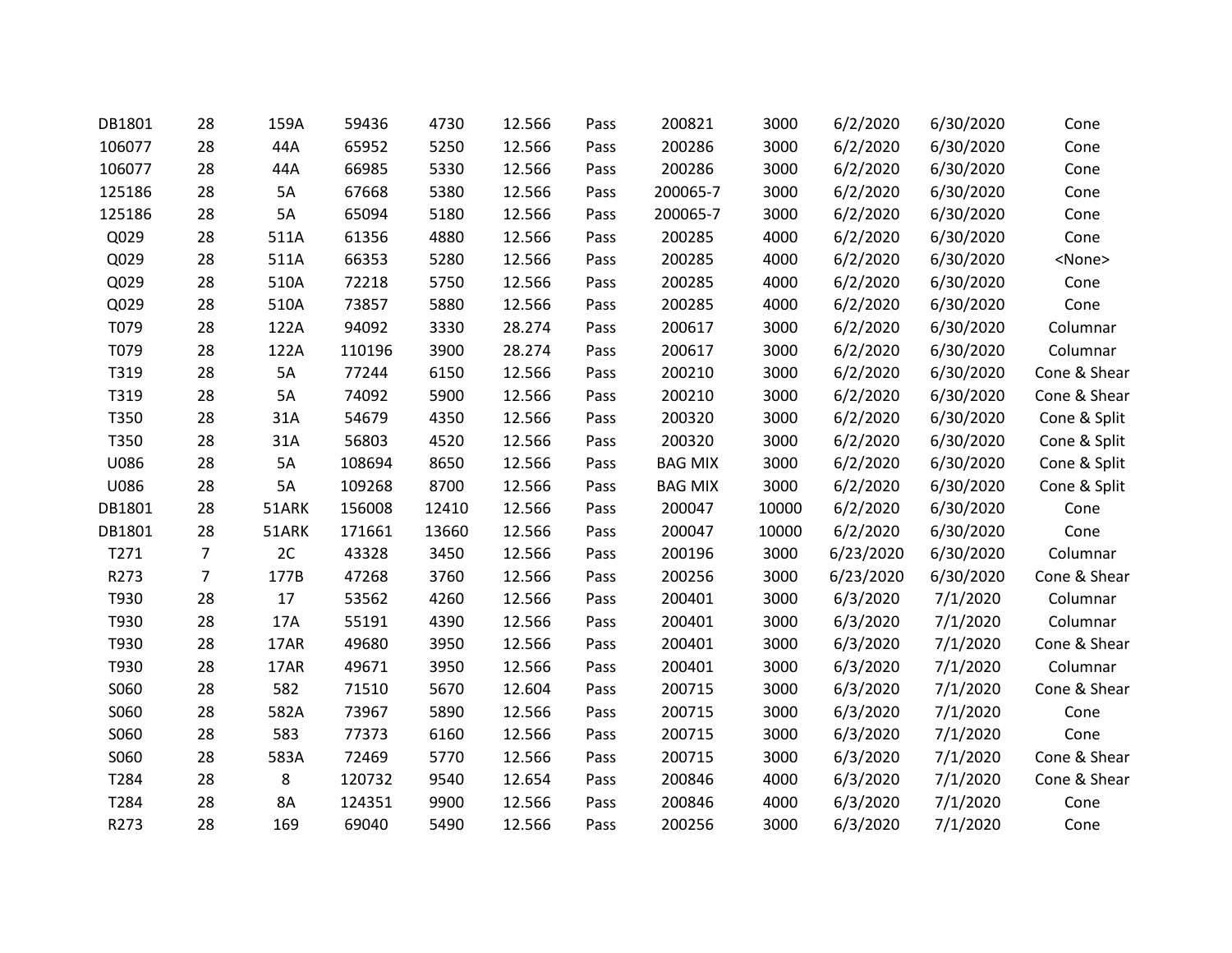| R273   | 28 | 169A          | 65780  | 5230 | 12.566 | Pass | 200256         | 3000 | 6/3/2020 | 7/1/2020 | Cone         |
|--------|----|---------------|--------|------|--------|------|----------------|------|----------|----------|--------------|
| R273   | 28 | 169B          | 63882  | 5080 | 12.566 | Pass | 200256         | 3000 | 6/3/2020 | 7/1/2020 | Columnar     |
| P079   | 28 | 469           | 62425  | 4970 | 12.566 | Pass | 200260         | 3000 | 6/3/2020 | 7/1/2020 | Columnar     |
| P079   | 28 | 469A          | 63579  | 5060 | 12.566 | Pass | 200260         | 3000 | 6/3/2020 | 7/1/2020 | Cone & Shear |
| R260   | 28 | <b>IR397A</b> | 74514  | 5930 | 12.566 | Pass | 200509         | 3000 | 6/3/2020 | 7/1/2020 | Cone         |
| R260   | 28 | <b>IR397B</b> | 72770  | 5790 | 12.566 | Pass | 200509         | 3000 | 6/3/2020 | 7/1/2020 | Cone & Shear |
| Q921   | 28 | 550           | 70833  | 5640 | 12.566 | Pass | 200187         | 3000 | 6/3/2020 | 7/1/2020 | Cone & Shear |
| Q921   | 28 | 550A          | 77477  | 6170 | 12.566 | Pass | 200187         | 3000 | 6/3/2020 | 7/1/2020 | Columnar     |
| Q921   | 28 | 636           | 65750  | 5230 | 12.566 | Pass | 200186         | 3000 | 6/3/2020 | 7/1/2020 | Columnar     |
| Q921   | 28 | 636A          | 67377  | 5360 | 12.566 | Pass | 200186         | 3000 | 6/3/2020 | 7/1/2020 | Cone & Shear |
| R243   | 28 | 186           | 67400  | 5360 | 12.566 | Pass |                | 3000 | 6/3/2020 | 7/1/2020 | Cone         |
| R243   | 28 | 186A          | 71511  | 5690 | 12.566 | Pass |                | 3000 | 6/3/2020 | 7/1/2020 | Cone & Shear |
| R243   | 28 | 187           | 73625  | 5860 | 12.566 | Pass | 200327         | 3000 | 6/3/2020 | 7/1/2020 | Columnar     |
| R243   | 28 | 187A          | 78509  | 6250 | 12.566 | Pass | 200327         | 3000 | 6/3/2020 | 7/1/2020 | Columnar     |
| S202   | 28 | 180           | 61666  | 4910 | 12.566 | Pass | 200753         | 4000 | 6/3/2020 | 7/1/2020 | Cone & Shear |
| S202   | 28 | 180A          | 56616  | 4510 | 12.566 | Pass | 200753         | 4000 | 6/3/2020 | 7/1/2020 | Cone         |
| T229   | 28 | 31            | 102940 | 8190 | 12.566 | Pass | <b>BAG MIX</b> | 3000 | 6/3/2020 | 7/1/2020 | Cone         |
| T229   | 28 | 31A           | 100856 | 8030 | 12.566 | Pass | <b>BAG MIX</b> | 3000 | 6/3/2020 | 7/1/2020 | Columnar     |
| DB1701 | 28 | 2099A         | 56050  | 4460 | 12.566 | Pass | 200149         | 3000 | 6/3/2020 | 7/1/2020 | Cone & Shear |
| DB1701 | 28 | 2099B         | 58989  | 4690 | 12.566 | Pass | 200149         | 3000 | 6/3/2020 | 7/1/2020 | Cone         |
| DB1801 | 28 | 160           | 71060  | 5640 | 12.592 | Pass | 200821         | 3000 | 6/3/2020 | 7/1/2020 | Cone & Shear |
| DB1801 | 28 | 160A          | 69519  | 5530 | 12.566 | Pass | 200821         | 3000 | 6/3/2020 | 7/1/2020 | Columnar     |
| DB1801 | 28 | 161           | 67987  | 5410 | 12.566 | Pass | 200821         | 3000 | 6/3/2020 | 7/1/2020 | Cone         |
| DB1801 | 28 | 161A          | 67680  | 5390 | 12.566 | Pass | 200821         | 3000 | 6/3/2020 | 7/1/2020 | Columnar     |
| DB1801 | 28 | 16Z           | 74717  | 5950 | 12.566 | Pass | 200392         | 3000 | 6/3/2020 | 7/1/2020 | Cone & Shear |
| DB1801 | 28 | 16ZA          | 77300  | 6150 | 12.566 | Pass | 200392         | 3000 | 6/3/2020 | 7/1/2020 | Cone         |
| DB1801 | 28 | 163           | 61460  | 4890 | 12.566 | Pass | 200392         | 3000 | 6/3/2020 | 7/1/2020 | Cone & Shear |
| DB1801 | 28 | 163A          | 60793  | 4840 | 12.566 | Pass | 200392         | 3000 | 6/3/2020 | 7/1/2020 | Cone & Shear |
| 123119 | 28 | 6A            | 46753  | 3720 | 12.566 | Pass | 200452         | 3000 | 6/3/2020 | 7/1/2020 | Columnar     |
| 123119 | 28 | 6A            | 51815  | 4120 | 12.566 | Pass | 200452         | 3000 | 6/3/2020 | 7/1/2020 | Cone & Shear |
| 125186 | 28 | 6A            | 66706  | 5310 | 12.566 | Pass | 200065         | 3000 | 6/3/2020 | 7/1/2020 | Columnar     |
| 125186 | 28 | 6A            | 63205  | 5030 | 12.566 | Pass | 200065         | 3000 | 6/3/2020 | 7/1/2020 | Columnar     |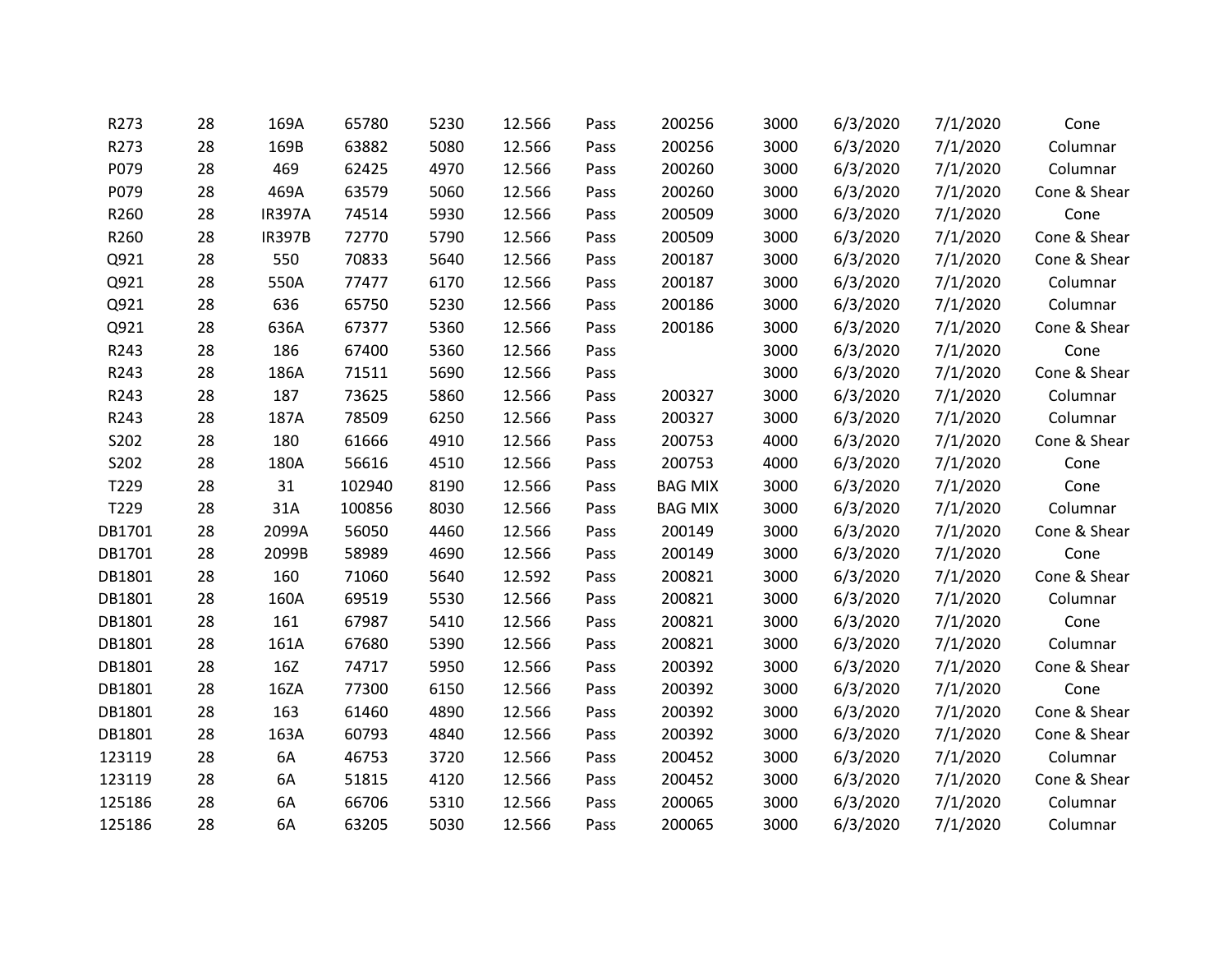| S272   | 28 | 37A            | 63088  | 5020  | 12.566 | Pass | 200055 | 3000  | 6/3/2020  | 7/1/2020 | Cone & Shear |
|--------|----|----------------|--------|-------|--------|------|--------|-------|-----------|----------|--------------|
| S272   | 28 | 37A            | 61218  | 4870  | 12.566 | Pass | 200055 | 3000  | 6/3/2020  | 7/1/2020 | Columnar     |
| T013   | 28 | 19A            | 54584  | 4330  | 12.592 | Pass | 200216 | 3000  | 6/3/2020  | 7/1/2020 | Cone & Shear |
| T013   | 28 | 19A            | 56006  | 4460  | 12.566 | Pass | 200216 | 3000  | 6/3/2020  | 7/1/2020 | Cone         |
| T023   | 28 | 8A             | 75013  | 5970  | 12.566 | Pass | 200058 | 3000  | 6/3/2020  | 7/1/2020 | Cone         |
| T023   | 28 | 8A             | 69383  | 5520  | 12.566 | Pass | 200058 | 3000  | 6/3/2020  | 7/1/2020 | Cone & Shear |
| T079   | 28 | 123A           | 120797 | 4250  | 28.425 | Pass | 200617 | 3000  | 6/3/2020  | 7/1/2020 | Cone & Shear |
| T079   | 28 | 123A           | 116843 | 4130  | 28.274 | Pass | 200617 | 3000  | 6/3/2020  | 7/1/2020 | Cone         |
| T079   | 28 | 124A           | 57756  | 4600  | 12.566 | Pass | 200065 | 3000  | 6/3/2020  | 7/1/2020 | Cone & Shear |
| T079   | 28 | 124A           | 56830  | 4520  | 12.566 | Pass | 200065 | 3000  | 6/3/2020  | 7/1/2020 | Cone & Shear |
| T337   | 28 | 1A             | 61441  | 4890  | 12.566 | Pass | 200700 | 3000  | 6/3/2020  | 7/1/2020 | Cone & Shear |
| T337   | 28 | 1A             | 61058  | 4860  | 12.566 | Pass | 200700 | 3000  | 6/3/2020  | 7/1/2020 | Cone & Shear |
| T345   | 28 | 41A            | 67651  | 5380  | 12.566 | Pass | 200271 | 3000  | 6/3/2020  | 7/1/2020 | Columnar     |
| T345   | 28 | 41A            | 69536  | 5530  | 12.566 | Pass | 200271 | 3000  | 6/3/2020  | 7/1/2020 | Cone         |
| T369   | 28 | 12A            | 91271  | 3230  | 28.274 | Pass | 200881 | 3000  | 6/3/2020  | 7/1/2020 | Cone & Split |
| T369   | 28 | 12A            | 85981  | 3040  | 28.274 | Pass | 200881 | 3000  | 6/3/2020  | 7/1/2020 | Cone & Split |
| T369   | 28 | 12Z            | 100787 | 3560  | 28.274 | Pass | 200881 | 3000  | 6/3/2020  | 7/1/2020 | Columnar     |
| T369   | 28 | 12Z            | 97017  | 3430  | 28.274 | Pass | 200881 | 3000  | 6/3/2020  | 7/1/2020 | Columnar     |
| T369   | 28 | 13A            | 127356 | 4500  | 28.274 | Pass | 200881 | 3000  | 6/3/2020  | 7/1/2020 | Cone         |
| T369   | 28 | 13A            | 118571 | 4190  | 28.274 | Pass | 200881 | 3000  | 6/3/2020  | 7/1/2020 | Cone & Split |
| T369   | 28 | 14A            | 142736 | 5050  | 28.274 | Pass | 200881 | 3000  | 6/3/2020  | 7/1/2020 | Cone & Shear |
| T369   | 28 | 14A            | 140710 | 4980  | 28.274 | Pass | 200881 | 3000  | 6/3/2020  | 7/1/2020 | Cone & Split |
| T369   | 28 | 15A            | 162935 | 5750  | 28.321 | Pass | 200881 | 3000  | 6/3/2020  | 7/1/2020 | Columnar     |
| T369   | 28 | 15A            | 156243 | 5530  | 28.274 | Pass | 200881 | 3000  | 6/3/2020  | 7/1/2020 | Cone         |
| DB1801 | 22 | 53ARK          | 181791 | 14470 | 12.566 | Pass | 200047 | 10000 | 6/9/2020  | 7/1/2020 | Cone         |
| DB1801 | 22 | 53ARK          | 181427 | 14440 | 12.566 | Pass | 200047 | 10000 | 6/9/2020  | 7/1/2020 | Cone & Shear |
| DB1801 | 20 | 54ARK          | 171090 | 13610 | 12.566 | Pass | 200047 | 10000 | 6/11/2020 | 7/1/2020 | Columnar     |
| DB1801 | 20 | 54ARK          | 165271 | 13150 | 12.566 | Pass | 200047 | 10000 | 6/11/2020 | 7/1/2020 | Cone         |
| GMGC03 | 28 | $\overline{2}$ | 48712  | 3880  | 12.566 | Pass | 200084 | 3000  | 6/3/2020  | 7/1/2020 | Cone & Split |
| GMGC03 | 28 | 2A             | 51745  | 4120  | 12.566 | Pass | 200084 | 3000  | 6/3/2020  | 7/1/2020 | Columnar     |
| DB1801 | 28 | 55ARK          | 184619 | 14690 | 12.566 | Pass | 200734 | 10000 | 6/16/2020 | 7/1/2020 | Cone         |
| DB1801 | 28 | 55ARK          | 199655 | 15890 | 12.566 | Pass | 200734 | 10000 | 6/16/2020 | 7/1/2020 | Cone         |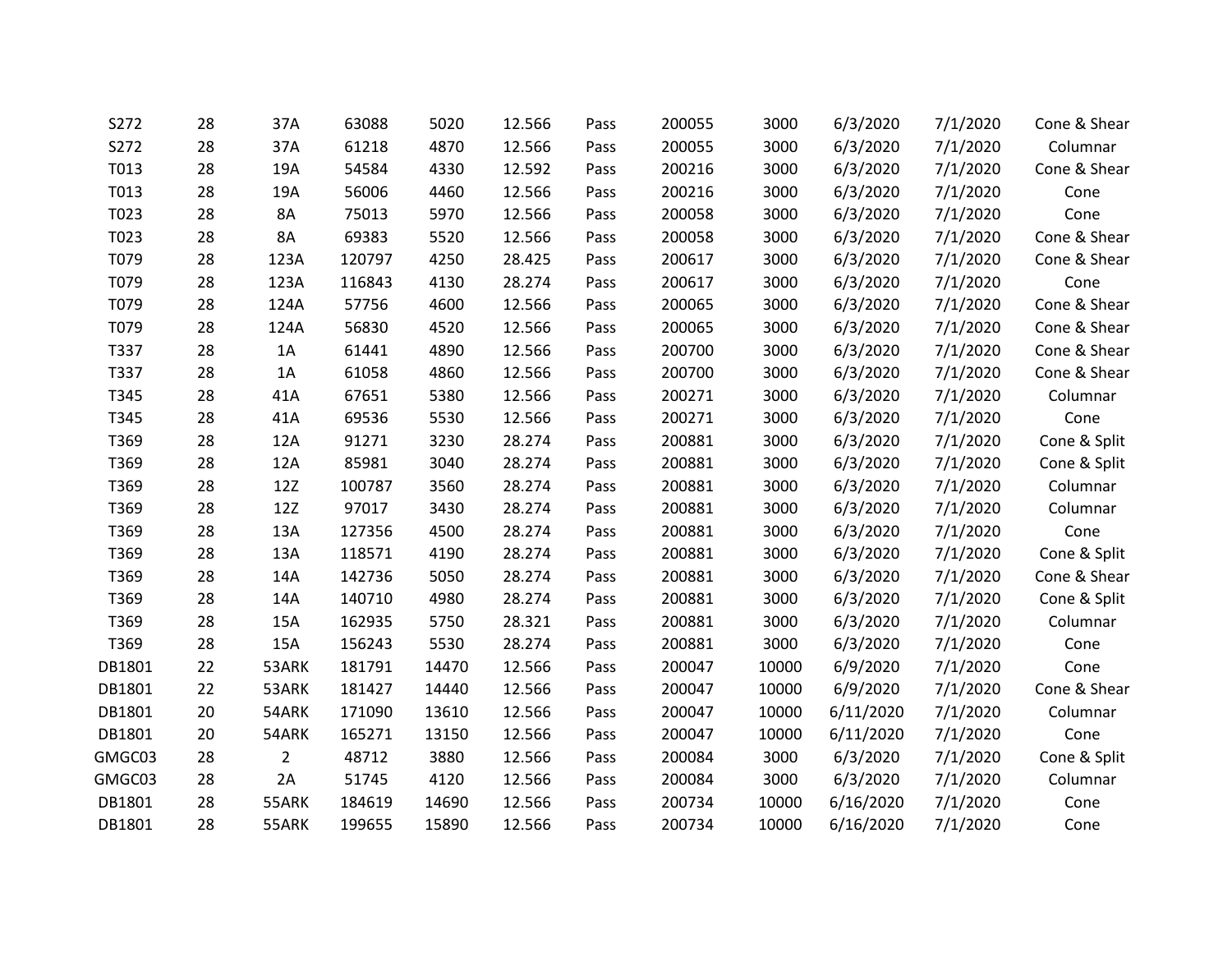| R274        | 7              | 28            | 34409  | < 2740 | 12.566 | Fail | 200189 | 3000 | 6/24/2020 | 7/1/2020 | Columnar     |
|-------------|----------------|---------------|--------|--------|--------|------|--------|------|-----------|----------|--------------|
| R274        | 7              | 28A           | 26861  | < 2140 | 12.566 | Fail | 200189 | 3000 | 6/24/2020 | 7/1/2020 | Columnar     |
| <b>S338</b> | 7              | 761B          | 60566  | 4820   | 12.566 | Pass | 200661 | 3000 | 6/24/2020 | 7/1/2020 | Columnar     |
| <b>S338</b> | $\overline{7}$ | 761C          | 62499  | 4970   | 12.566 | Pass | 200661 | 3000 | 6/24/2020 | 7/1/2020 | Columnar     |
| <b>S338</b> | 6              | 763D          | 65047  | 5180   | 12.566 | Pass | 200878 | 4000 | 6/25/2020 | 7/1/2020 | Cone & Shear |
| R260        | 28             | <b>EE398A</b> | 67837  | 5400   | 12.566 | Pass | 200339 | 3000 | 6/4/2020  | 7/2/2020 | Cone & Shear |
| R260        | 28             | <b>EE398B</b> | 67446  | 5370   | 12.566 | Pass | 200339 | 3000 | 6/4/2020  | 7/2/2020 | Columnar     |
| S060        | 28             | 584           | 63851  | 5080   | 12.566 | Pass | 200715 | 3000 | 6/4/2020  | 7/2/2020 | Cone & Shear |
| S060        | 28             | 584A          | 65225  | 5190   | 12.566 | Pass | 200715 | 3000 | 6/4/2020  | 7/2/2020 | Cone & Shear |
| <b>S338</b> | 28             | 752           | 70595  | 5620   | 12.566 | Pass | 200661 | 3000 | 6/4/2020  | 7/2/2020 | Cone & Shear |
| <b>S338</b> | 28             | 752A          | 69799  | 5550   | 12.566 | Pass | 200661 | 3000 | 6/4/2020  | 7/2/2020 | Cone & Shear |
| Q921        | 28             | 551           | 64490  | 5130   | 12.566 | Pass | 200187 | 3000 | 6/4/2020  | 7/2/2020 | Cone & Shear |
| Q921        | 28             | $551-A$       | 63560  | 5060   | 12.566 | Pass | 200187 | 3000 | 6/4/2020  | 7/2/2020 | Columnar     |
| R243        | 28             | 188           | 67674  | 5390   | 12.566 | Pass | 200327 | 3000 | 6/4/2020  | 7/2/2020 | Cone & Shear |
| R243        | 28             | 188A          | 63204  | 5030   | 12.566 | Pass | 200327 | 3000 | 6/4/2020  | 7/2/2020 | Cone & Split |
| R243        | 28             | 189           | 59476  | 4730   | 12.566 | Pass | 200324 | 3000 | 6/4/2020  | 7/2/2020 | Cone & Shear |
| R243        | 28             | 189A          | 58166  | 4630   | 12.566 | Pass | 200324 | 3000 | 6/4/2020  | 7/2/2020 | Columnar     |
| S202        | 28             | 189           | 56570  | 4500   | 12.566 | Pass | 200753 | 4000 | 6/4/2020  | 7/2/2020 | Cone         |
| S202        | 28             | 189A          | 62838  | 5000   | 12.566 | Pass | 200753 | 4000 | 6/4/2020  | 7/2/2020 | Cone & Shear |
| S202        | 28             | 190           | 62900  | 5010   | 12.566 | Pass | 200753 | 4000 | 6/4/2020  | 7/2/2020 | Columnar     |
| S202        | 28             | 190A          | 61499  | 4890   | 12.566 | Pass | 200753 | 4000 | 6/4/2020  | 7/2/2020 | Cone & Split |
| U014        | 28             | 12            | 53525  | 4260   | 12.566 | Pass | 200825 | 3000 | 6/4/2020  | 7/2/2020 | Cone & Shear |
| U014        | 28             | 12A           | 55378  | 4410   | 12.566 | Pass | 200825 | 3000 | 6/4/2020  | 7/2/2020 | Columnar     |
| T273        | 28             | 5             | 66465  | 5290   | 12.566 | Pass | 200123 | 3000 | 6/4/2020  | 7/2/2020 | Columnar     |
| T273        | 28             | 5A            | 63761  | 5070   | 12.566 | Pass | 200123 | 3000 | 6/4/2020  | 7/2/2020 | Columnar     |
| P230        | 28             | 1801          | 49199  | 3920   | 12.566 | Pass | 200154 | 3000 | 6/4/2020  | 7/2/2020 | Cone & Shear |
| P230        | 28             | 1801A         | 46657  | 3710   | 12.566 | Pass | 200154 | 3000 | 6/4/2020  | 7/2/2020 | Cone & Shear |
| P230        | 28             | 1802          | 55184  | 4390   | 12.566 | Pass | 200154 | 3000 | 6/4/2020  | 7/2/2020 | Columnar     |
| P230        | 28             | 1802A         | 56922  | 4530   | 12.566 | Pass | 200154 | 3000 | 6/4/2020  | 7/2/2020 | Columnar     |
| DB1801      | 28             | 164           | 130722 | 4620   | 28.274 | Pass | 200613 | 3000 | 6/4/2020  | 7/2/2020 | Cone         |
| DB1801      | 28             | 164A          | 140033 | 4950   | 28.274 | Pass | 200613 | 3000 | 6/4/2020  | 7/2/2020 | Cone         |
| DB1801      | 28             | 165           | 64440  | 5130   | 12.566 | Pass | 200821 | 3000 | 6/4/2020  | 7/2/2020 | Columnar     |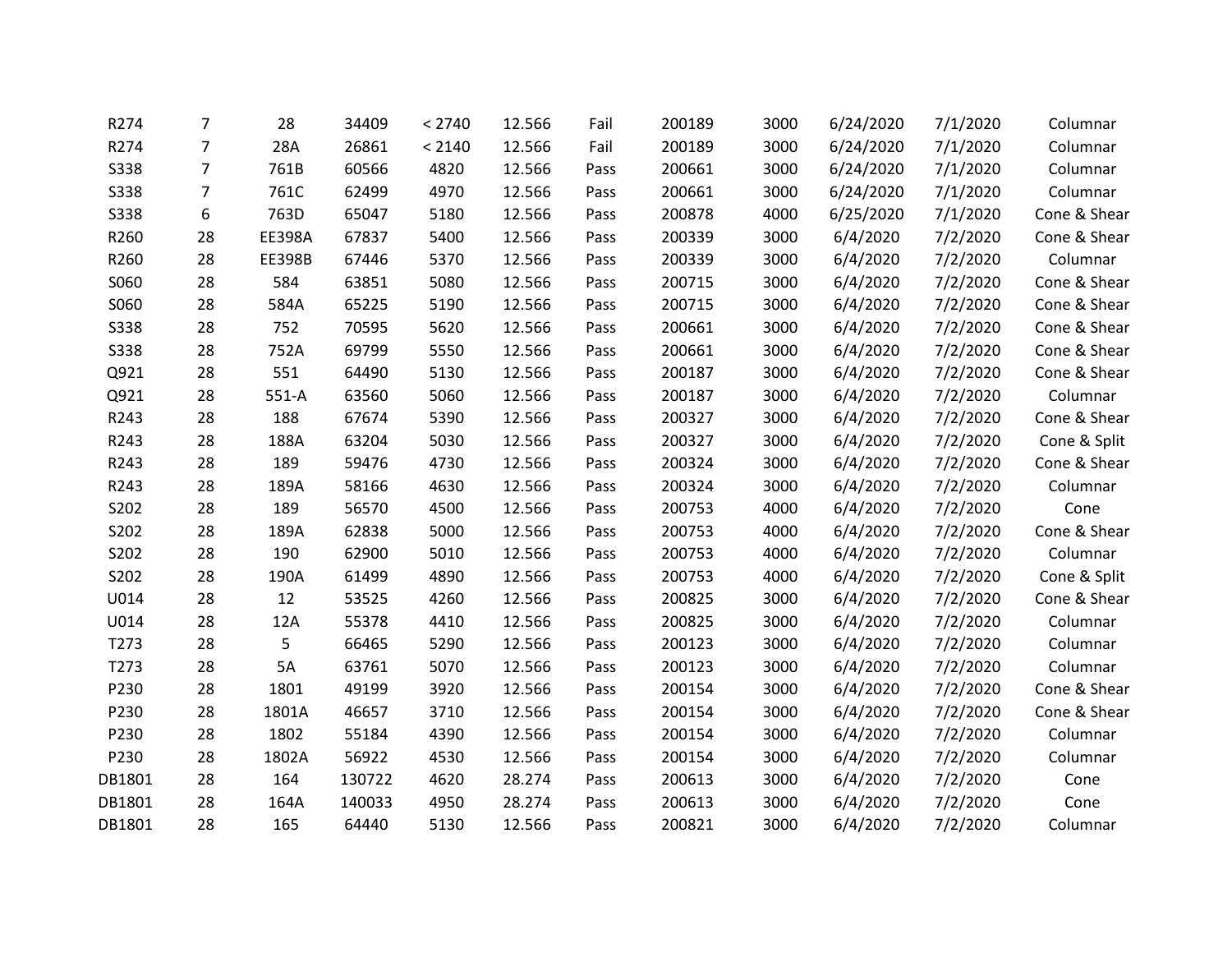| DB1801 | 28             | 165A         | 63404  | 5050  | 12.566 | Pass | 200821   | 3000  | 6/4/2020  | 7/2/2020 | Cone & Shear |
|--------|----------------|--------------|--------|-------|--------|------|----------|-------|-----------|----------|--------------|
| R273   | 28             | 170          | 64443  | 5130  | 12.566 | Pass | 200256   | 3000  | 6/4/2020  | 7/2/2020 | Columnar     |
| R273   | 28             | 170A         | 69404  | 5520  | 12.566 | Pass | 200256   | 3000  | 6/4/2020  | 7/2/2020 | Columnar     |
| 125186 | 28             | 7A           | 59620  | 4740  | 12.566 | Pass | 200065-7 | 3000  | 6/4/2020  | 7/2/2020 | Columnar     |
| 125186 | 28             | <b>7A</b>    | 63898  | 5080  | 12.566 | Pass | 200065-7 | 3000  | 6/4/2020  | 7/2/2020 | Cone & Shear |
| Q029   | 28             | $512-A$      | 76201  | 6060  | 12.566 | Pass | 200285   | 4000  | 6/4/2020  | 7/2/2020 | Cone         |
| Q029   | 28             | $512-A$      | 79993  | 6370  | 12.566 | Pass | 200285   | 4000  | 6/4/2020  | 7/2/2020 | Cone         |
| Q029   | 28             | $513-A$      | 78625  | 6260  | 12.566 | Pass | 200054   | 4000  | 6/4/2020  | 7/2/2020 | Cone         |
| Q029   | 28             | $513-A$      | 75365  | 6000  | 12.566 | Pass | 200054   | 4000  | 6/4/2020  | 7/2/2020 | Cone         |
| T013   | 28             | 20A          | 49172  | 3910  | 12.566 | Pass | 200216   | 3000  | 6/4/2020  | 7/2/2020 | Cone & Shear |
| T013   | 28             | 20A          | 49798  | 3960  | 12.566 | Pass | 200216   | 3000  | 6/4/2020  | 7/2/2020 | Columnar     |
| T079   | 28             | 125A         | 130079 | 4660  | 27.899 | Pass | 200617   | 3000  | 6/4/2020  | 7/2/2020 | Cone & Split |
| T079   | 28             | 125A         | 142964 | 5120  | 27.899 | Pass | 200617   | 3000  | 6/4/2020  | 7/2/2020 | Columnar     |
| T211   | 28             | 24A          | 65783  | 5230  | 12.566 | Pass | 200452   | 3000  | 6/4/2020  | 7/2/2020 | Cone & Shear |
| T211   | 28             | 24A          | 66252  | 5270  | 12.566 | Pass | 200452   | 3000  | 6/4/2020  | 7/2/2020 | Columnar     |
| DB1801 | 28             | 52ARK        | 155639 | 12260 | 12.692 | Pass | 200734   | 10000 | 6/4/2020  | 7/2/2020 | Cone         |
| DB1801 | 28             | 52ARK        | 150539 | 11980 | 12.566 | Pass | 200734   | 10000 | 6/4/2020  | 7/2/2020 | Cone         |
| T273   | 28             | 6            | 45603  | 3590  | 12.692 | Pass | 200863   | 3000  | 6/4/2020  | 7/2/2020 | Cone & Shear |
| T273   | 28             | 6A           | 47594  | 3790  | 12.566 | Pass | 200863   | 3000  | 6/4/2020  | 7/2/2020 | Cone & Shear |
| GMGC03 | 28             | $\mathbf{1}$ | 69700  | 5550  | 12.566 | Pass | 200084   | 3000  | 6/4/2020  | 7/2/2020 | Cone & Split |
| GMGC03 | 28             | 1A           | 66081  | 5260  | 12.566 | Pass | 200084   | 3000  | 6/4/2020  | 7/2/2020 | Cone & Split |
| GMGC03 | 28             | 3            | 69157  | 5500  | 12.566 | Pass | 200392   | 3000  | 6/4/2020  | 7/2/2020 | Cone & Shear |
| GMGC03 | 28             | 3A           | 71243  | 5670  | 12.566 | Pass | 200392   | 3000  | 6/4/2020  | 7/2/2020 | Cone & Shear |
| R273   | $\overline{7}$ | 178B         | 46860  | 3730  | 12.566 | Pass | 200256   | 3000  | 6/25/2020 | 7/2/2020 | Cone & Shear |
| S127   | 19             | 181B         | 67996  | 5410  | 12.566 | Pass | 200040   | 3000  | 6/16/2020 | 7/2/2020 | Cone & Shear |
| S127   | 19             | 181C         | 68411  | 5440  | 12.566 | Pass | 200040   | 3000  | 6/16/2020 | 7/2/2020 | Cone         |
| S127   | 14             | 200040       | 60323  | 4800  | 12.566 | Pass | 200040   | 3000  | 6/18/2020 | 7/2/2020 | Cone & Shear |
| S127   | 14             | 182C         | 61475  | 4890  | 12.566 | Pass | 200040   | 3000  | 6/18/2020 | 7/2/2020 | Cone & Shear |
| S127   | 13             | 183B         | 56263  | 4480  | 12.566 | Pass | 200040   | 3000  | 6/19/2020 | 7/2/2020 | Cone & Shear |
| S127   | 13             | 183C         | 64832  | 5160  | 12.566 | Pass | 200040   | 3000  | 6/19/2020 | 7/2/2020 | Cone & Shear |
| S127   | 12             | 185B         | 49919  | 3970  | 12.566 | Pass | 200531   | 3000  | 6/22/2020 | 7/2/2020 | Columnar     |
| S127   | 12             | 185C         | 50329  | 4010  | 12.566 | Pass | 200531   | 3000  | 6/22/2020 | 7/2/2020 | Columnar     |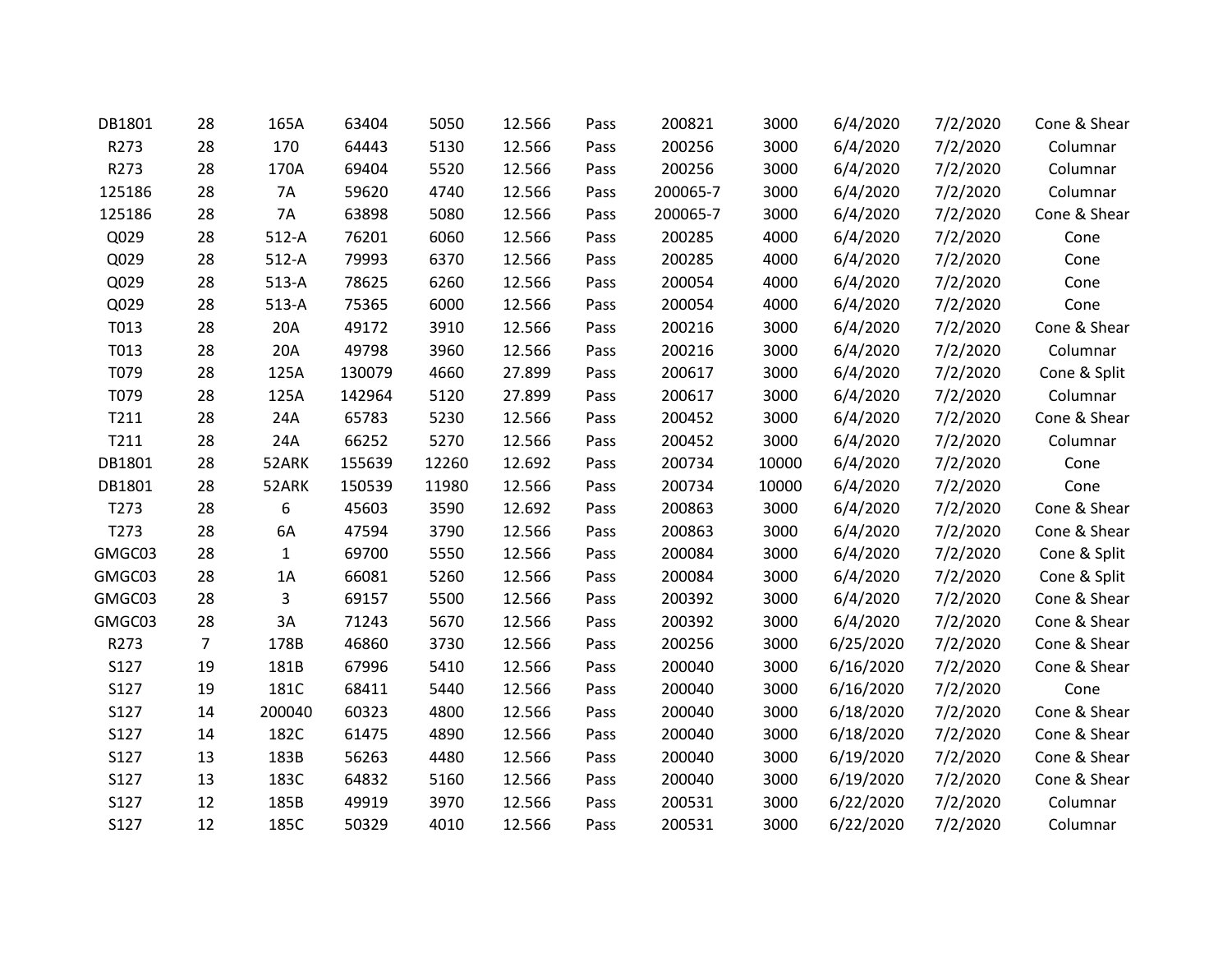| Contract   | Age | Cylinder       | LBF    | PSI   | Area  | P/F  | Design | Required | Made      | <b>Tested</b> | Fracture                |
|------------|-----|----------------|--------|-------|-------|------|--------|----------|-----------|---------------|-------------------------|
| <b>CPI</b> | 28  | 36L            | 146765 | 11680 | 12.57 | Pass | 200372 | 9000     | 5/30/2020 | 6/27/2020     |                         |
| <b>CPI</b> | 28  | 36L            | 153471 | 12210 | 12.57 | Pass | 200372 | 9000     | 5/30/2020 | 6/27/2020     |                         |
| U005       | 28  | $\overline{2}$ | 70823  | 5640  | 12.57 | Pass | 200517 | 3000     | 6/1/2020  | 6/29/2020     |                         |
| U005       | 28  | 2A             | 71502  | 5690  | 12.57 | Pass | 200517 | 3000     | 6/1/2020  | 6/29/2020     |                         |
| R272       | 28  | D256           | 96299  | 7660  | 12.57 | Pass | 200561 | 3000     | 6/1/2020  | 6/29/2020     |                         |
| R272       | 28  | D256A          | 97913  | 7790  | 12.57 | Pass | 200561 | 3000     | 6/1/2020  | 6/29/2020     |                         |
| <b>CPI</b> | 28  | 37D            | 160065 | 12740 | 12.57 | Pass | 200372 | 9000     | 6/1/2020  | 6/29/2020     |                         |
| <b>CPI</b> | 28  | 37D            | 152454 | 12130 | 12.57 | Pass | 200372 | 9000     | 6/1/2020  | 6/29/2020     |                         |
| <b>CPI</b> | 28  | 36M            | 159818 | 12720 | 12.57 | Pass | 200372 | 9000     | 6/1/2020  | 6/29/2020     |                         |
| <b>CPI</b> | 28  | 36M            | 155726 | 12400 | 12.57 | Pass | 200372 | 9000     | 6/1/2020  | 6/29/2020     |                         |
| R252       | 28  | 136            | 65730  | 5231  | 12.57 | Pass | 200344 | 4000     | 6/1/2020  | 6/29/2020     | <b>CONE &amp; SHEAR</b> |
| R252       | 28  | 136A           | 58840  | 4682  | 12.57 | Pass | 200344 | 4000     | 6/1/2020  | 6/29/2020     | <b>CONE &amp; SPLIT</b> |
| R252       | 28  | 136D           | 53880  | 4288  | 12.57 | Pass | 200344 | 4000     | 6/1/2020  | 6/29/2020     | CONE                    |
| R252       | 28  | 136E           | 67030  | 5334  | 12.57 | Pass | 200344 | 4000     | 6/1/2020  | 6/29/2020     | CONE 7 SH               |
| R252       | 28  | 136H           | 63350  | 5041  | 12.57 | Pass | 200344 | 4000     | 6/1/2020  | 6/29/2020     | <b>COLUMNAR</b>         |
| R252       | 28  | 1361           | 53780  | 4280  | 12.57 | Pass | 200344 | 4000     | 6/1/2020  | 6/29/2020     | <b>CONE &amp; SHEAR</b> |
| R252       | 28  | 136L           | 64000  | 5093  | 12.57 | Pass | 200344 | 4000     | 6/1/2020  | 6/29/2020     | <b>CONE &amp; SPLIT</b> |
| R252       | 28  | 136M           | 61620  | 4904  | 12.57 | Pass | 200344 | 4000     | 6/1/2020  | 6/29/2020     | <b>SHEAR</b>            |
| R252       | 28  | 136P           | 52190  | 4153  | 12.57 | Pass | 200344 | 4000     | 6/1/2020  | 6/29/2020     | SHEAR                   |
| R252       | 28  | 136Q           | 56070  | 4462  | 12.57 | Pass | 200344 | 4000     | 6/1/2020  | 6/29/2020     | <b>CONE &amp; SHEAR</b> |
| R252       | 28  | 136T           | 66260  | 5273  | 12.57 | Pass | 200344 | 4000     | 6/1/2020  | 6/29/2020     | CONE                    |
| R252       | 28  | 136U           | 65720  | 5230  | 12.57 | Pass | 200344 | 4000     | 6/1/2020  | 6/29/2020     | COLUMNAR                |
| S289       | 28  | 23D            | 56490  | 4496  | 12.57 | Pass | 200173 | 4000     | 6/1/2020  | 6/29/2020     | <b>CONE &amp; SHEAR</b> |
| S289       | 28  | 23E            | 53410  | 4250  | 12.57 | Pass | 200173 | 4000     | 6/1/2020  | 6/29/2020     | <b>CONE &amp; SHEAR</b> |
| S277       | 28  | $C27-1$        | 85268  | 6785  | 12.57 | Pass | 200344 | 4000     | 6/2/2020  | 6/30/2020     | CONE                    |
| S277       | 28  | $C27-1A$       | 83854  | 6673  | 12.57 | Pass | 200344 | 4000     | 6/2/2020  | 6/30/2020     | <b>CONE &amp; SHEAR</b> |
| S277       | 28  | $C27-2$        | 65976  | 5270  | 12.57 | Pass | 200344 | 4000     | 6/2/2020  | 6/30/2020     | COLUMNAR                |
| S277       | 28  | $C27-2A$       | 64525  | 5135  | 12.57 | Pass | 200344 | 4000     | 6/2/2020  | 6/30/2020     | CONE                    |
| S277       | 28  | $C27-3$        | 74158  | 6299  | 12.57 | Pass | 200344 | 4000     | 6/2/2020  | 6/30/2020     | <b>CONE &amp; SPLIT</b> |
| S277       | 28  | $C27-3A$       | 74991  | 5968  | 12.57 | Pass | 200344 | 4000     | 6/2/2020  | 6/30/2020     | <b>SHEAR</b>            |

**The Following Cylinders Not Were Broken At The HQ Lab But Rather A Regional Lab Due To Covid-19**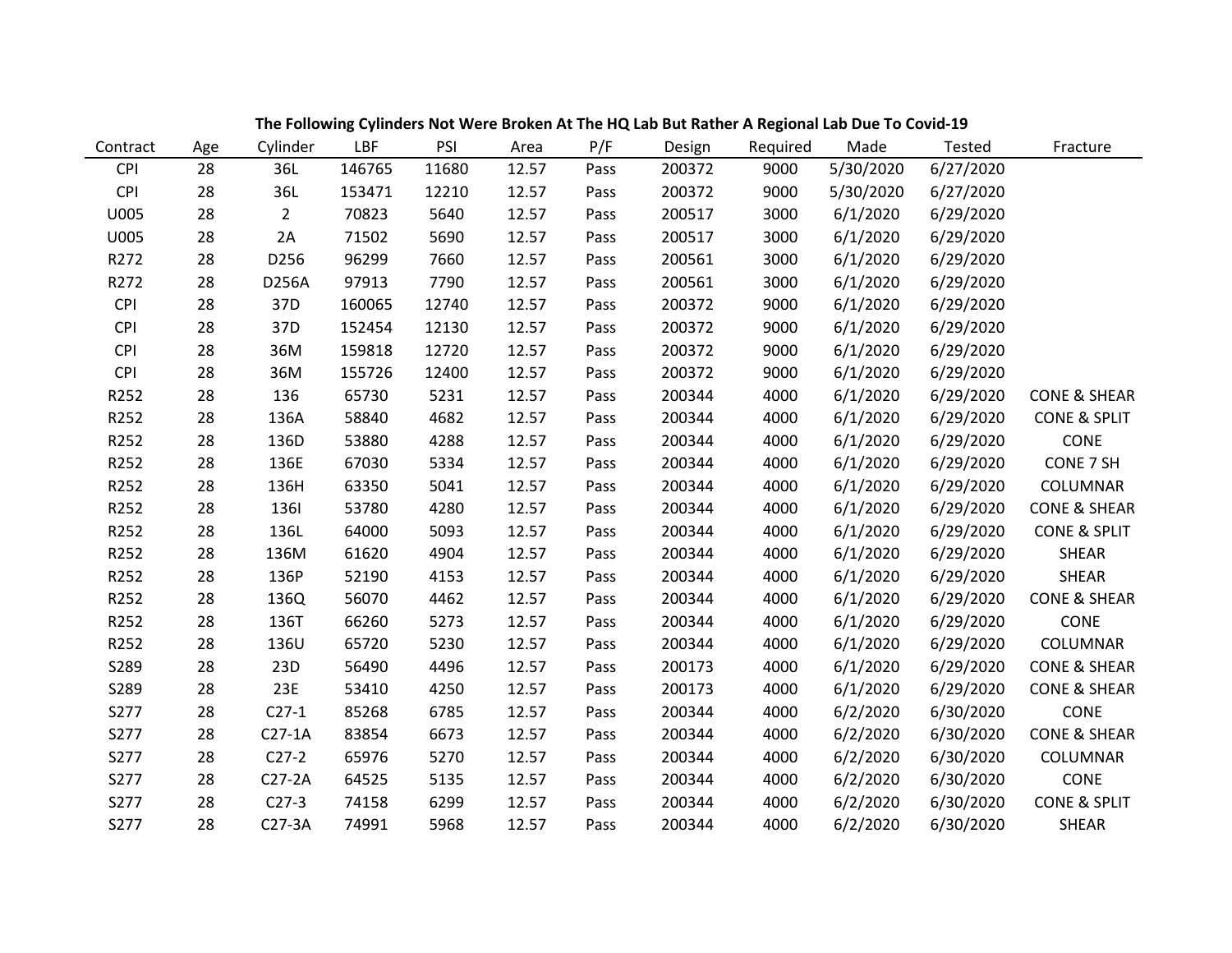| S277       | 28 | $C27-4$       | 62850  | 5000  | 12.57 | Pass | 200344 | 4000 | 6/2/2020  | 6/30/2020 | COLUMNAR                |
|------------|----|---------------|--------|-------|-------|------|--------|------|-----------|-----------|-------------------------|
| S277       | 28 | $C27-4A$      | 72107  | 5738  | 12.57 | Pass | 200344 | 4000 | 6/2/2020  | 6/30/2020 | CONE                    |
| S277       | 28 | $C27-5$       | 92346  | 7349  | 12.57 | Pass | 200344 | 4000 | 6/2/2020  | 6/30/2020 | CONE                    |
| S277       | 28 | $C27-5A$      | 87318  | 6449  | 12.57 | Pass | 200344 | 4000 | 6/2/2020  | 6/30/2020 | <b>CONE &amp; SPLIT</b> |
| <b>CPI</b> | 6  | 48D           | 122520 | 9778  | 12.53 | Pass | 200372 | 5000 | 6/24/2020 | 6/30/2020 |                         |
| <b>CPI</b> | 6  | 48D           | 117724 | 9395  | 12.53 | Pass | 200372 | 5000 | 6/24/2020 | 6/30/2020 |                         |
| <b>CPI</b> | 28 | 38M           | 130470 | 10422 | 12.57 | Pass | 200372 | 8000 | 6/2/2020  | 6/30/2020 |                         |
| <b>CPI</b> | 28 | 38M           | 136841 | 10893 | 12.57 | Pass | 200372 | 8000 | 6/2/2020  | 6/30/2020 |                         |
| <b>CPI</b> | 28 | 22D           | 129809 | 10330 | 12.57 | Pass | 200372 | 9000 | 6/3/2020  | 7/1/2020  |                         |
| <b>CPI</b> | 28 | 22D           | 121363 | 9660  | 12.57 | Pass | 200372 | 9000 | 6/3/2020  | 7/1/2020  |                         |
| <b>CPI</b> | 28 | 22M           | 146190 | 11630 | 12.57 | Pass | 200372 | 9000 | 6/3/2020  | 7/1/2020  |                         |
| <b>CPI</b> | 28 | 22M           | 148671 | 11830 | 12.57 | Pass | 200372 | 9000 | 6/3/2020  | 7/1/2020  |                         |
| <b>CPI</b> | 28 | 22L           | 12576  | 11350 | 12.57 | Pass | 200372 | 9000 | 6/3/2020  | 7/1/2020  |                         |
| <b>CPI</b> | 28 | 22L           | 136842 | 10890 | 12.57 | Pass | 200372 | 9000 | 6/3/2020  | 7/1/2020  |                         |
| <b>CPI</b> | 28 | 38L           | 146678 | 11672 | 12.57 | Pass | 200372 | 9000 | 6/2/2020  | 6/30/2020 |                         |
| <b>CPI</b> | 28 | 38L           | 149111 | 11806 | 12.57 | Pass | 200372 | 9000 | 6/2/2020  | 6/30/2020 |                         |
| <b>CPI</b> | 28 | 48L           | 129950 | 10341 | 12.57 | Pass | 200372 | 5000 | 6/24/2020 | 6/30/2020 |                         |
| <b>CPI</b> | 28 | 48L           | 129950 | 10341 | 12.57 | Pass | 200372 | 5000 | 6/24/2020 | 6/30/2020 |                         |
| R272       | 28 | D257D         | 67902  | 5403  | 12.57 | Pass | 200561 | 3000 | 6/2/2020  | 6/30/2020 | <b>SHEAR</b>            |
| R272       | 28 | D257E         | 76261  | 6064  | 12.57 | Pass | 200561 | 3000 | 6/2/2020  | 6/30/2020 | CONE                    |
| R272       | 28 | <b>MP175D</b> | 69344  | 5514  | 12.57 | Pass | 200450 | 3000 | 6/2/2020  | 6/30/2020 | <b>CONE &amp; SHEAR</b> |
| R272       | 28 | <b>MP175E</b> | 68817  | 5476  | 12.57 | Pass | 200450 | 3000 | 6/2/2020  | 6/30/2020 | <b>SHEAR</b>            |
| R272       | 28 | D258          | 81302  | 6470  | 12.57 | Pass | 200561 | 3000 | 6/3/2020  | 7/1/2020  | CONE                    |
| R272       | 28 | D258A         | 82898  | 6600  | 12.57 | Pass | 200561 | 3000 | 6/3/2020  | 7/1/2020  | <b>SHEAR</b>            |
| R272       | 28 | D257          | 83772  | 6666  | 12.57 | Pass | 200561 | 3000 | 6/2/2020  | 6/30/2020 | CONE                    |
| R272       | 28 | D257A         | 82192  | 6541  | 12.57 | Pass | 200561 | 3000 | 6/2/2020  | 6/30/2020 | COLUMNAR                |
| R272       | 28 | MP125         | 71562  | 5695  | 12.57 | Pass | 200561 | 3000 | 6/2/2020  | 6/30/2020 | CONE & SPLIT            |
| R272       | 28 | <b>MP125A</b> | 65084  | 5179  | 12.57 | Pass | 200561 | 3000 | 6/2/2020  | 6/30/2020 | <b>SHEAR</b>            |
| T016       | 28 | 107           | 73864  | 5820  | 12.57 | Pass | 200297 | 3000 | 6/2/2020  | 6/30/2020 | CONE                    |
| T016       | 28 | 107A          | 71112  | 5604  | 12.57 | Pass | 200297 | 3000 | 6/2/2020  | 6/30/2020 | <b>CONE &amp; SHEAR</b> |
| T016       | 28 | 108           | 56852  | 4520  | 12.57 | Pass | 200297 | 3000 | 6/3/2020  | 7/1/2020  | CONE & SPLIT            |
| T016       | 28 | 108A          | 59288  | 4720  | 12.57 | Pass | 200297 | 3000 | 6/3/2020  | 7/1/2020  | <b>COLUMNAR</b>         |